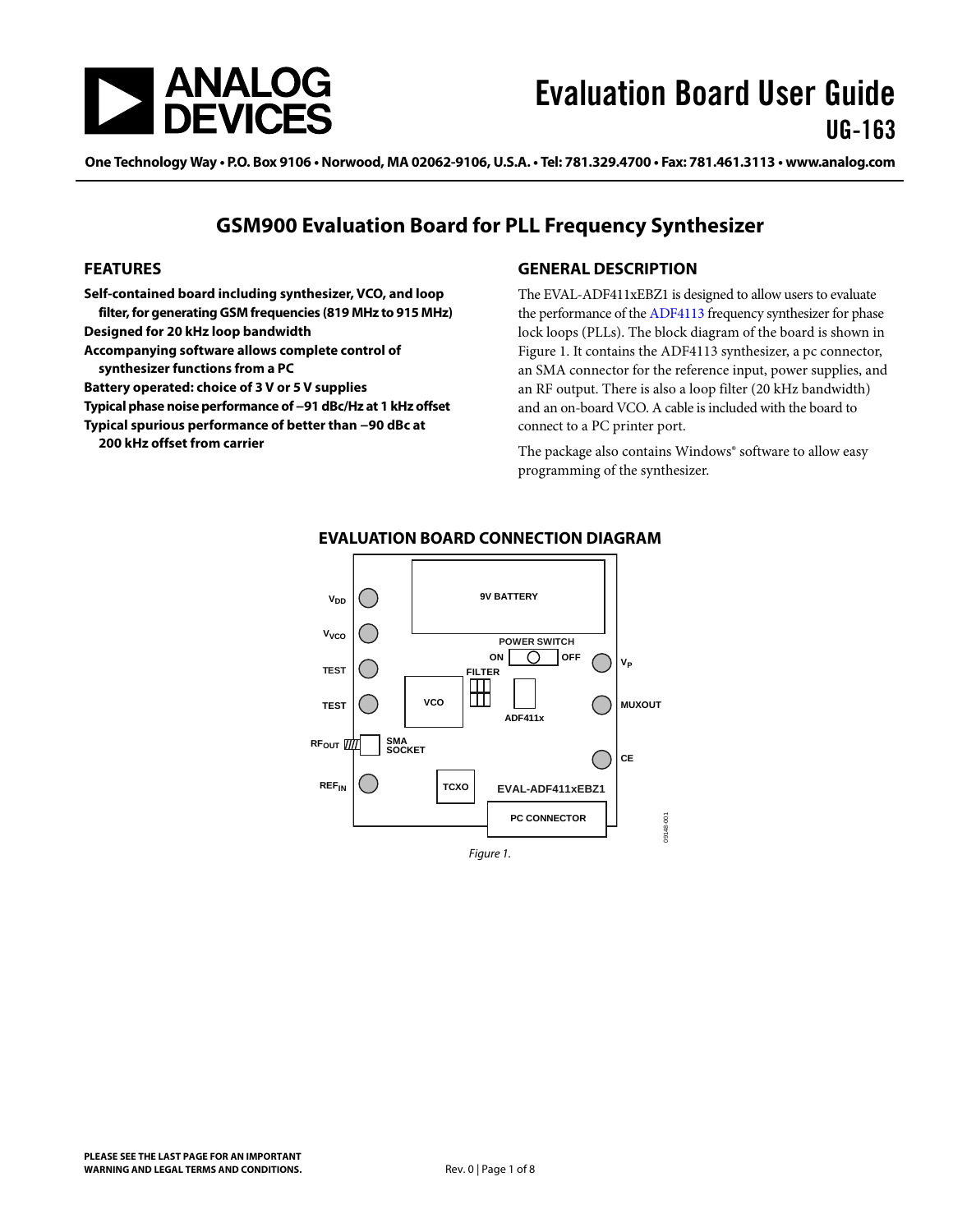# <span id="page-1-0"></span>TABLE OF CONTENTS

## **REVISION HISTORY**

**5/11—Revision 0: Initial Version**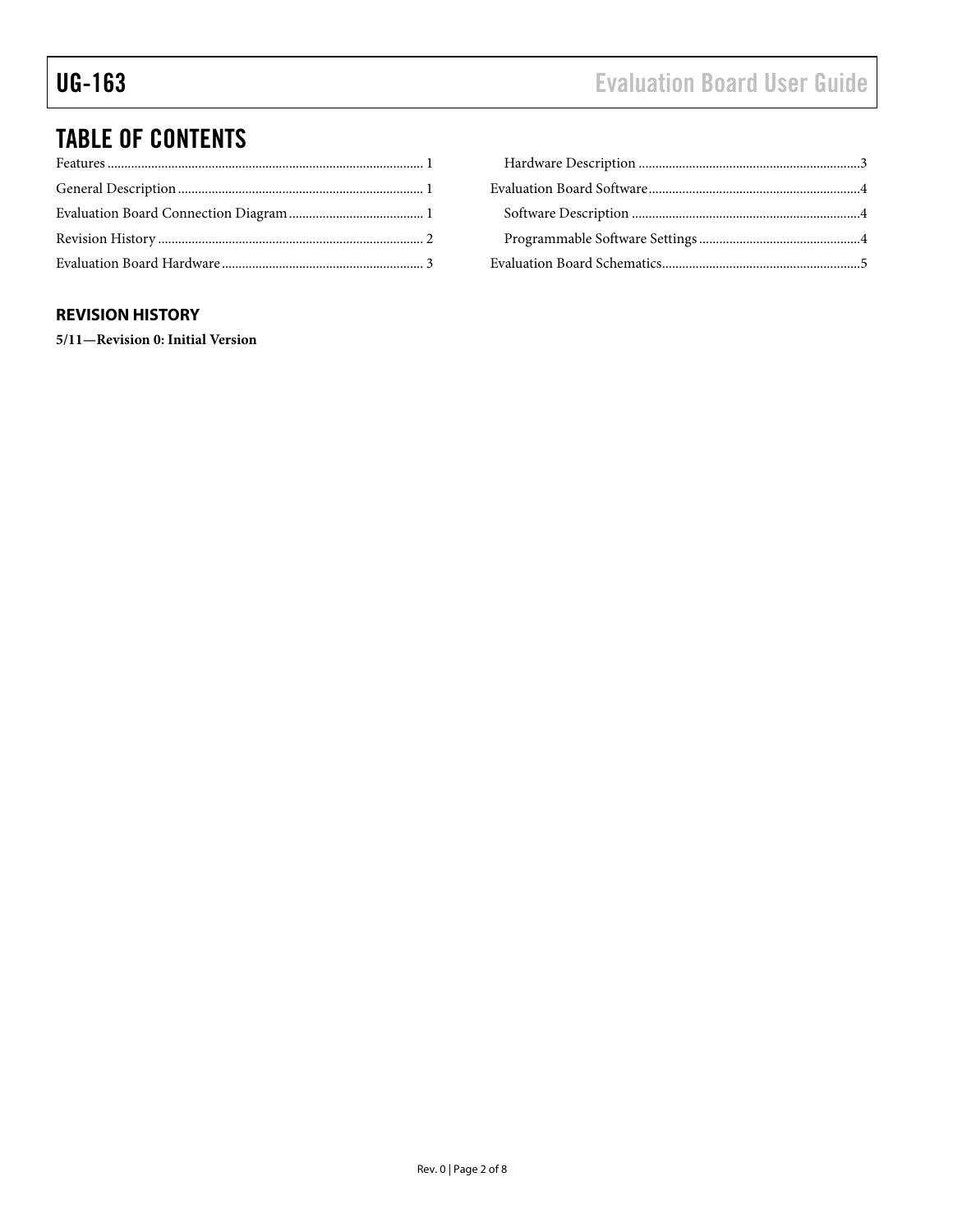## <span id="page-2-0"></span>EVALUATION BOARD HARDWARE **HARDWARE DESCRIPTION**

The evaluation board comes with a cable for connecting it to the printer port of a PC. The silkscreen and cable diagram for the evaluation board are shown in [Figure 2](#page-2-1) and [Figure 3](#page-2-2). The board schematics are shown in [Figure 5](#page-4-1) and [Figure 6](#page-5-0).



Figure 2. Evaluation Board Silkscreen

<span id="page-2-2"></span><span id="page-2-1"></span>The board is powered from a single 9 V battery. The power supply circuitry allows the user to choose either 3 V or 5 V for the [ADF4113](http://www.analog.com/ADF4113)  $V_{DD}$  and  $V_{P}$ , and for the VCO supply. The default settings are 3 V for the [ADF4113](http://www.analog.com/ADF4113) V<sub>DD</sub>, and 5 V for the ADF4113 V<sub>P</sub> and VCO supply. Note that the [ADF4113](http://www.analog.com/ADF4113) V<sub>DD</sub> should never exceed the [ADF4113](http://www.analog.com/ADF4113) V<sub>P</sub> because it can damage the device. All components necessary for LO generation are on board. The 13 MHz TCXO from Vectron provides the necessary reference input. The PLL is made up of the [ADF4113](http://www.analog.com/ADF4113), a passive loop filter (20 kHz bandwidth), and the VCO190-902T from Vari-L. The output is available at

RF<sub>OUT</sub> through a standard SMA connector. Users can use their own power supplies and reference input. In this case, they need to insert SMA connectors as shown on the silkscreen and block diagram.

Loop filter components include the following:

- $C1 = 470 pF$
- $C2 = 4.7$  nF
- $C3 = 20 pF$
- $R1 = 7.5$  kΩ
- $R2 = 20 k\Omega$



Figure 3. PC Cable Diagram

Loop component values shown in the circuit diagram are for a 900 MHz RF output, 5 mA CP current, VCO190-902T, 200 kHz channel spacing, and 20 kHz loop bandwidth.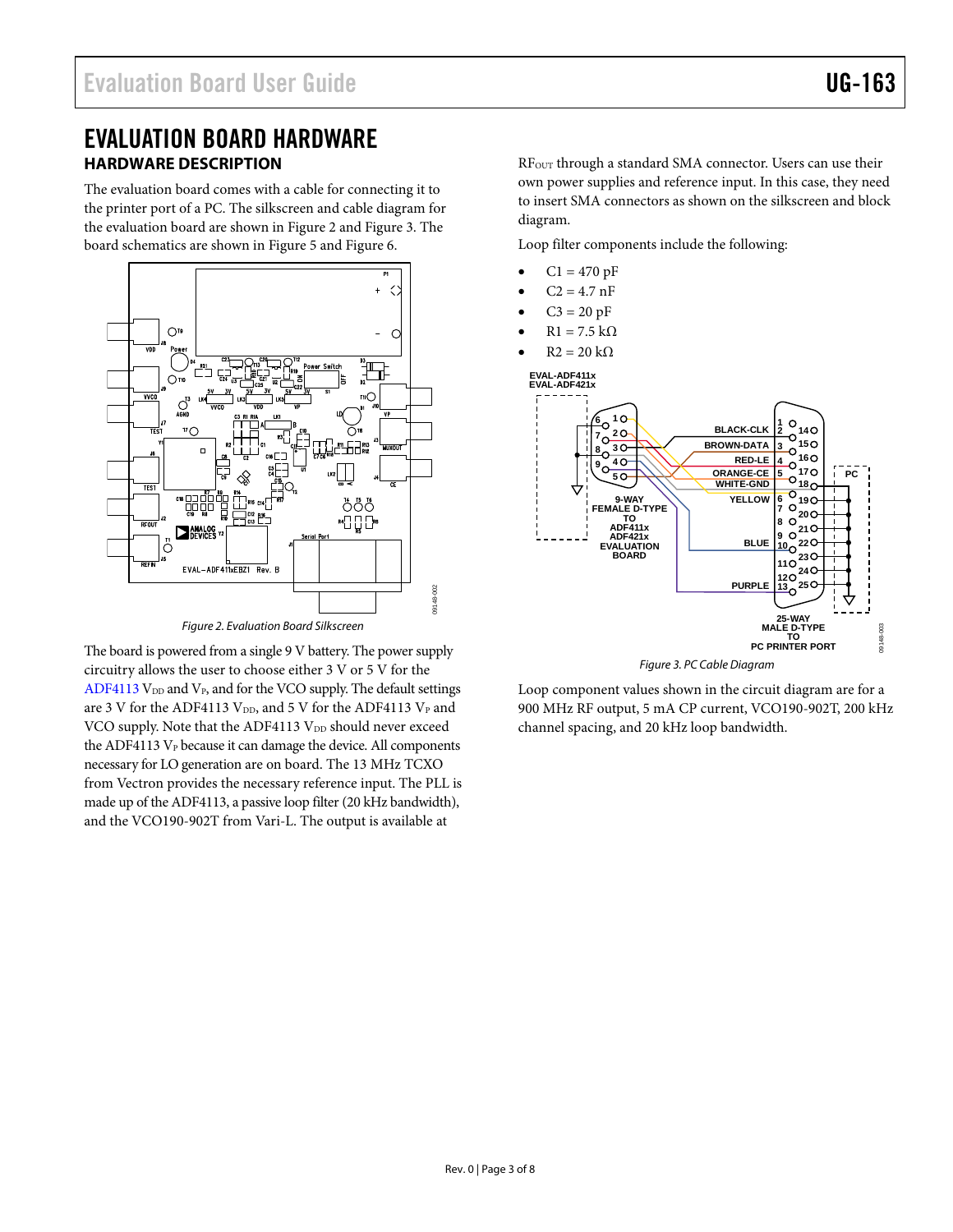## <span id="page-3-0"></span>EVALUATION BOARD SOFTWARE

## **SOFTWARE DESCRIPTION**

The evaluation board comes with the software on a CD. The software is suitable for all the ADF411x devices. To install, use the following steps:

- 1. Click **Setup.exe**. The install wizard installs the software. Note that administrator access is required on the PC to install the software.
- 2. Follow the on-screen directions. The software is installed in a default directory: **C:**/**Program Files**/**Analog Devices**. To run the software, click **ADF4XXX\_revx**.

Prior to the **Main Interface Page**, a window appears to select the device being evaluated. Choose the ADF4113EBZ1 and click **OK**. The **Main Interface Page** now appears (see [Figure 4](#page-3-1)). The synthesizer is now programmed with the correct settings for a GSM system working at 900 MHz. A 200 kHz PFD frequency is set up, a 32/33 prescaler is chosen, and a charge pump current of 5 mA is programmed.

#### **PROGRAMMABLE SOFTWARE SETTINGS**

To program the software, complete the following:

- 1. Click **REF IN Frequency**, insert the desired frequency in MHz, and click **OK**.
- 2. Click **RF VCO Output Frequency** for the **Output Frequency** window to appear. Enter the **Output Frequency** and click **OK**.
- 3. Click **PFD Frequency**, insert the desired frequency in kHz, and click **OK**.
- 4. Click **RF Charge Pump Current Setting 2** or **RF Charge Pump Current Setting 1** and the current setting window will appear. Enter the value used for the loop filter and click **OK**.
- 5. Click **RF PD Polarity Positive** to set the PD polarity bit to positive, which ensures that all registers are loaded.

At this point, the data is now set up, and the user can modify other features.

The software also allows monitoring of the device supply voltage, supply current, and the charge pump voltage. Click **Update Voltage and Current Display** to get an up-to-date reading.

<span id="page-3-1"></span>

Figure 4. Software Front Panel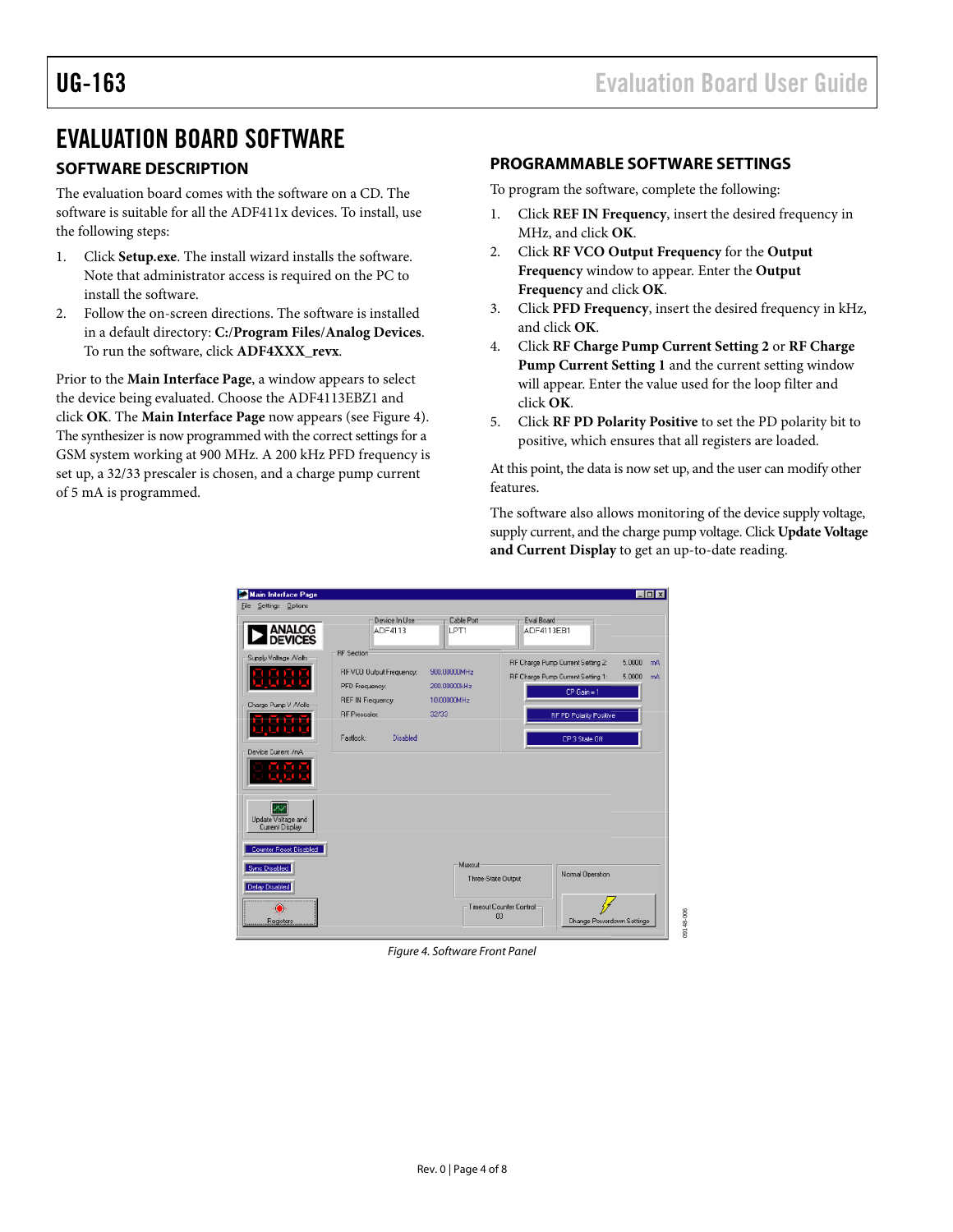lette on non-inserted components.<br>● → These components can be inserted by the user for correct operation of the board.<br>● → → These components can be inserted by the user for expansion purposes.

# <span id="page-4-0"></span>EVALUATION BOARD SCHEMATICS



<span id="page-4-1"></span>Figure 5. Evaluation Board Circuit Diagram (Page 1)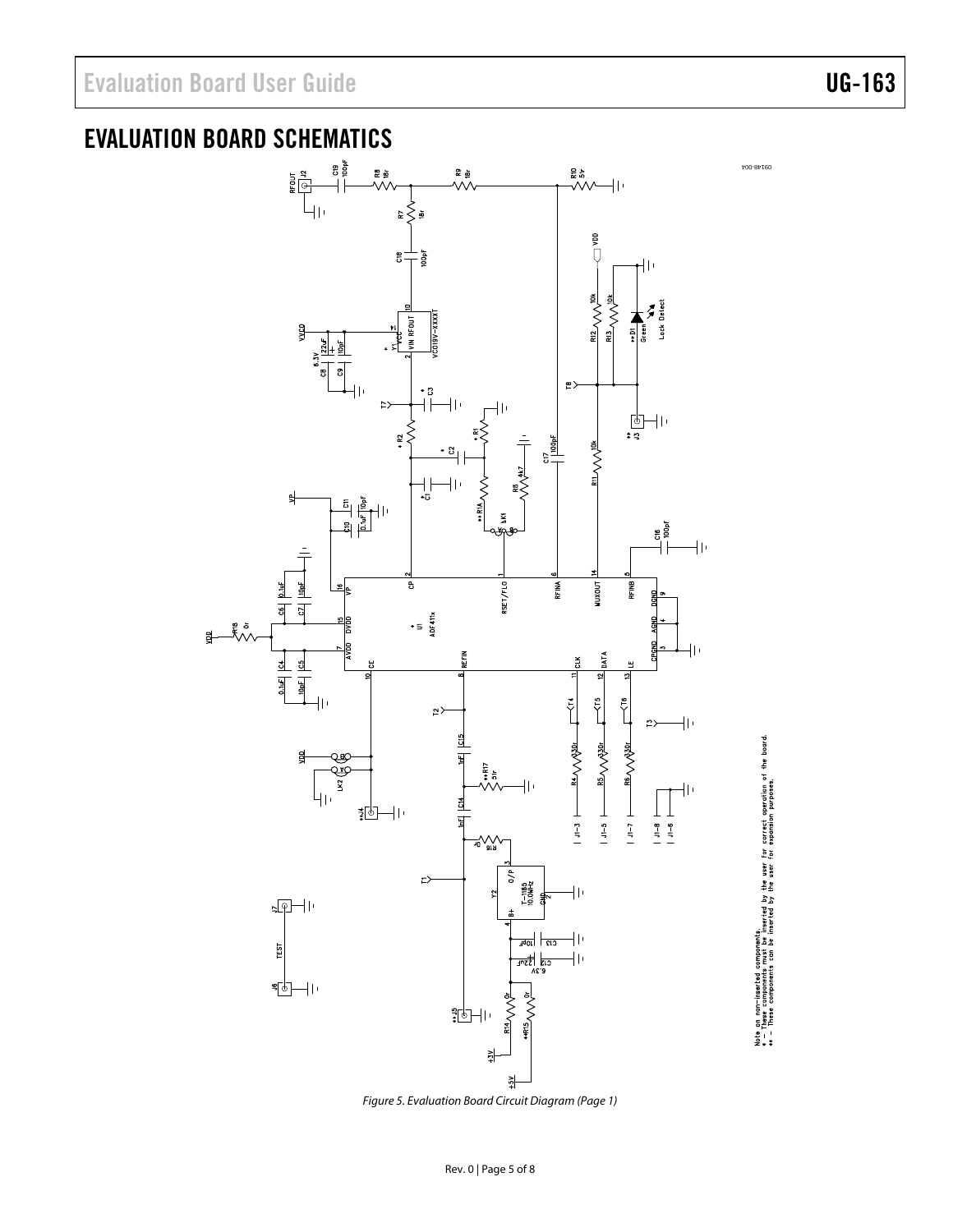<span id="page-5-0"></span>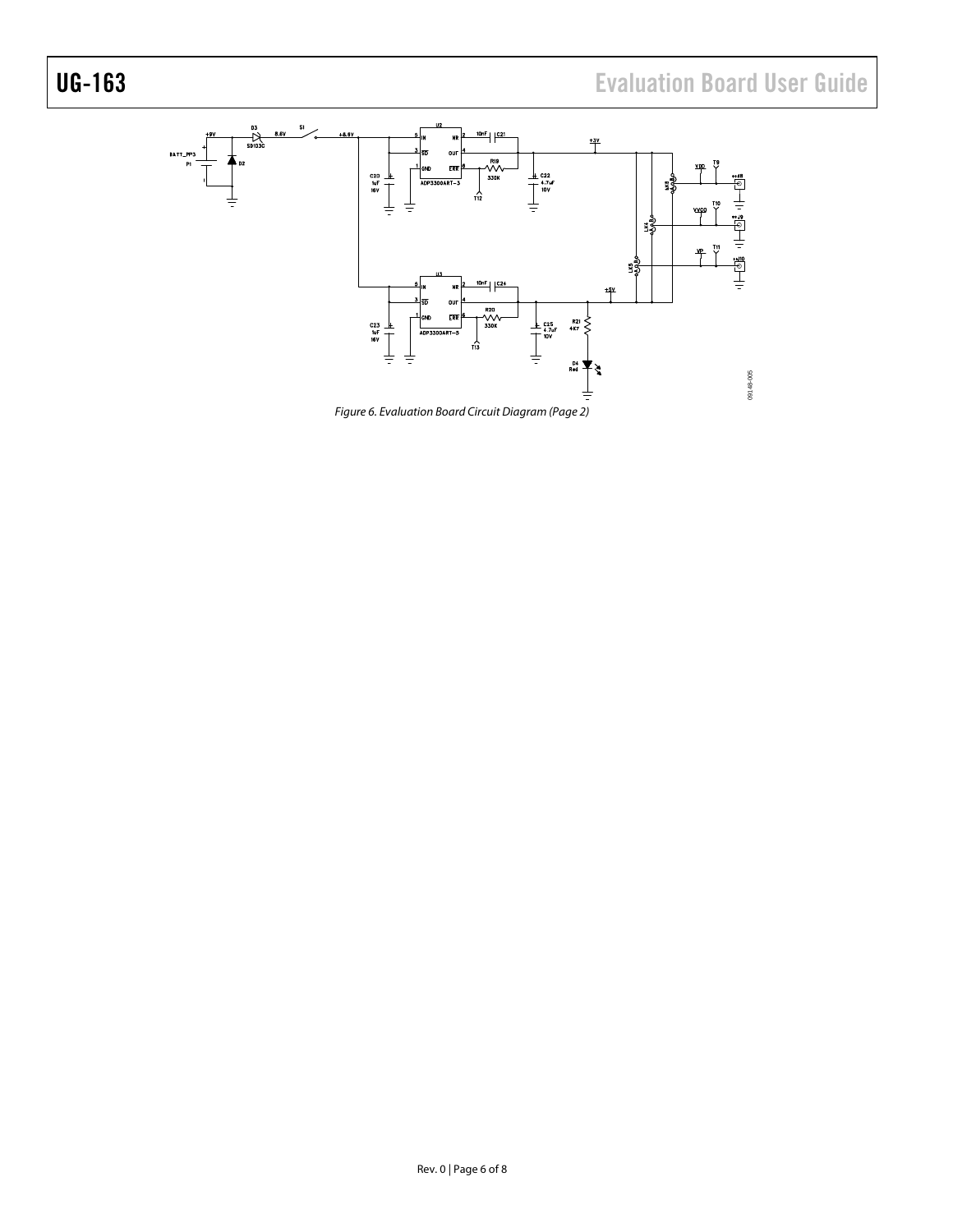# **NOTES**